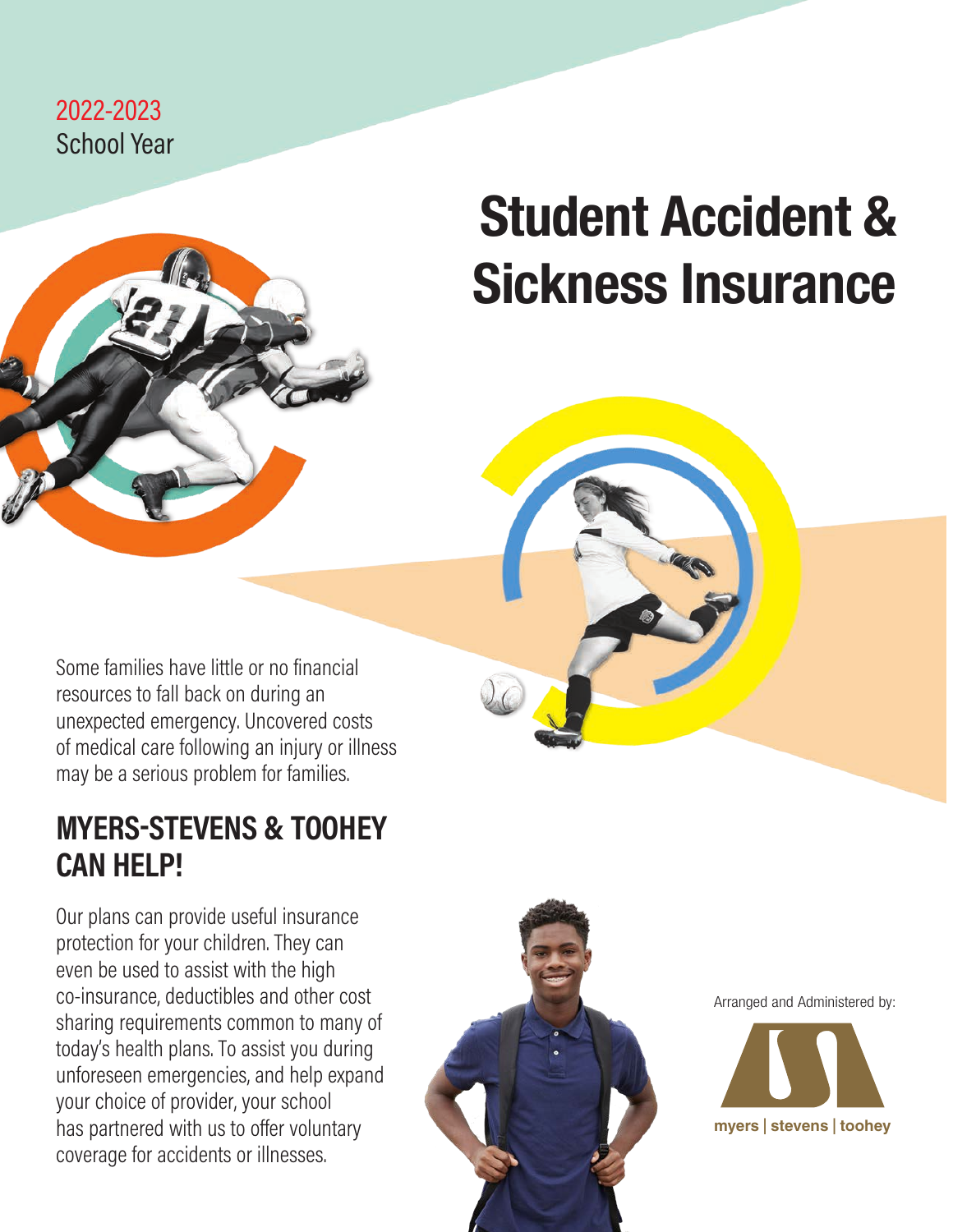### Student Accident & Sickness Plan

#### *Our Best Coverage!*

Any students attending a participating school or school district may enroll in this plan. Covers Accidents and Sickness anywhere in the world, 24 hours a day, while your student is insured under this School Year's plan (including interscholastic sports, except high school tackle football). Remains Repatriation and Emergency Medical Evacuation benefits are included. This plan does not cover routine or preventative care except as mandated by state law.

*Benefits are payable according to the "Description of Benefits" up to \$50,000 per Covered Sickness and \$200,000 per Covered Accident.*

There is a \$50 deductible (disappearing) per Covered Accident or Covered Sickness.

Coverage begins at 11:59 p.m. on the latest of the following dates: the day Myers-Stevens & Toohey Co., Inc. (herein called *the Company*) receives the completed enrollment form, and the required premium is paid, or August 01, 2022, provided the company receives the completed enrollment form and the required premium is paid. Coverage ends at 11:59 p.m. on July 31, 2023 provided the required payments are made.

NOTE – Participation in commercial camps or clinics may be covered under this plan.

### 1st payment: \$139

*(Covers remainder of month in which you enroll and 1 additional month) Subsequent Payments: \$119 a month, billed every 2 months*

### Interscholastic Tackle Football Accident Plans

Students (grades 9-12) may enroll in these plans. Covers Injuries caused by covered accidents occurring

- While practicing or playing in interscholastic high school tackle football activities which are School-sponsored and directly supervised, including spring practice and summer conditioning, weight training and passing league
- While traveling for football in a School Vehicle or traveling directly and without interruption between School and off-campus site for such activities provided travel is arranged by and is at the direction of the School

Coverage begins at 11:59 p.m. on the latest of the following dates: the day the Company receives the completed enrollment form, and the required premium is paid, or August 01, 2022, provided the company receives the completed enrollment form and premium is paid. Coverage ends at 11:59 p.m. on July 31, 2023.

NOTE – Participation in commercial camps or clinics is not covered under these plans. See "Full-Time 24/7" plans. Practice or playing of football must be conducted under the regulations and jurisdiction of the applicable sports governing body.

| <b>Benefit Levels:</b> | Hiah | Mid               | <b>Low</b> |  |
|------------------------|------|-------------------|------------|--|
| Rates per School Year: |      | \$280 \$174 \$134 |            |  |

### Full-Time 24/7 Accident Plans

Students (grades P-12 and school employees) may enroll in these plans. Covers Injuries caused by covered Accidents occurring 24 hours a day, anywhere in the world and while participating in all interscholastic sports except interscholastic high school tackle football.

Coverage begins at 11:59 p.m. on the latest of the following dates: the day the Company receives the completed enrollment form, and the required premium is paid, or August 01, 2022, provided the company receives the completed enrollment form and premium is paid. Coverage ends at 11:59 p.m. on July 31, 2023.

NOTE – Participation in commercial camps or clinics may be covered under this plan.

| <b>Benefit Levels:</b> | <b>High</b> | Mid Low           |  |
|------------------------|-------------|-------------------|--|
| Rates per School Year: |             | \$273 \$171 \$117 |  |

### School-Time Accident Plans

Students (grades P-12) may enroll in these plans. Covers Injuries caused by covered Accidents occurring

- On School premises during the hours and on days when the School's regular classes are in session, including one hour immediately before and one hour immediately after regular classes, while continuously on the School premises
- While participating in or attending School-sponsored and directly supervised activities including interscholastic athletic activities and non-contact spring football (except interscholastic high school tackle football)
- While traveling directly and without interruption to or from residence and School for regular attendance; or School and off-campus site to participate in School-sponsored and directly supervised activities, provided travel is arranged by and is at the direction of the School; and while traveling in School Vehicles at any time.

Coverage begins at 11:59 p.m. on the latest of the following dates: the day the Company receives the completed enrollment form, and the required premium is paid, or August 01, 2022, provided the company receives the completed enrollment form and premium is paid. Coverage ends at 11:59 p.m. on July 31, 2023.

NOTE – Participation in commercial camps or clinics is not covered under these plans. See "Full-Time 24/7" plans.

| <b>Benefit Levels:</b>        | High       | <b>Mid</b> | <b>Low</b> |
|-------------------------------|------------|------------|------------|
| <b>Rates per School Year:</b> | <b>S68</b> | \$50       | \$32       |

### Dental Accident Plan *(\$150,000 Maximum)*

Students (grades P-12) may enroll in these plans. Covers Injuries to teeth caused by covered Accidents occurring 24 hours a day, anywhere in the world, including participation in all sports and all forms of transportation.

Benefits are payable at 100% of the Usual, Customary and Reasonable charges for Treatment of injured teeth, including repair or replacement of existing caps or crowns. We do not pay for damage to or loss of dentures or bridges or damage to existing orthodontic equipment.

The coverage provides a "Benefit Period" of Accident dental benefits for up to one year from the date of first Treatment. The benefit period for an Injury may be extended each year, provided that: coverage is secured prior to October 1, the student remains enrolled in grades P-12, and written notice is received by the Company at the time of Injury that further Treatment will be deferred to a later date.

Coverage begins at 11:59 p.m. on the latest of the following dates: the day the Company receives the completed enrollment form, and the required premium is paid, or August 01, 2022, provided the company receives the completed enrollment form and premium is paid. Coverage ends at 11:59 p.m. on July 31, 2023.

#### \$21 purchased separately \$17 when added to any plan(s) purchased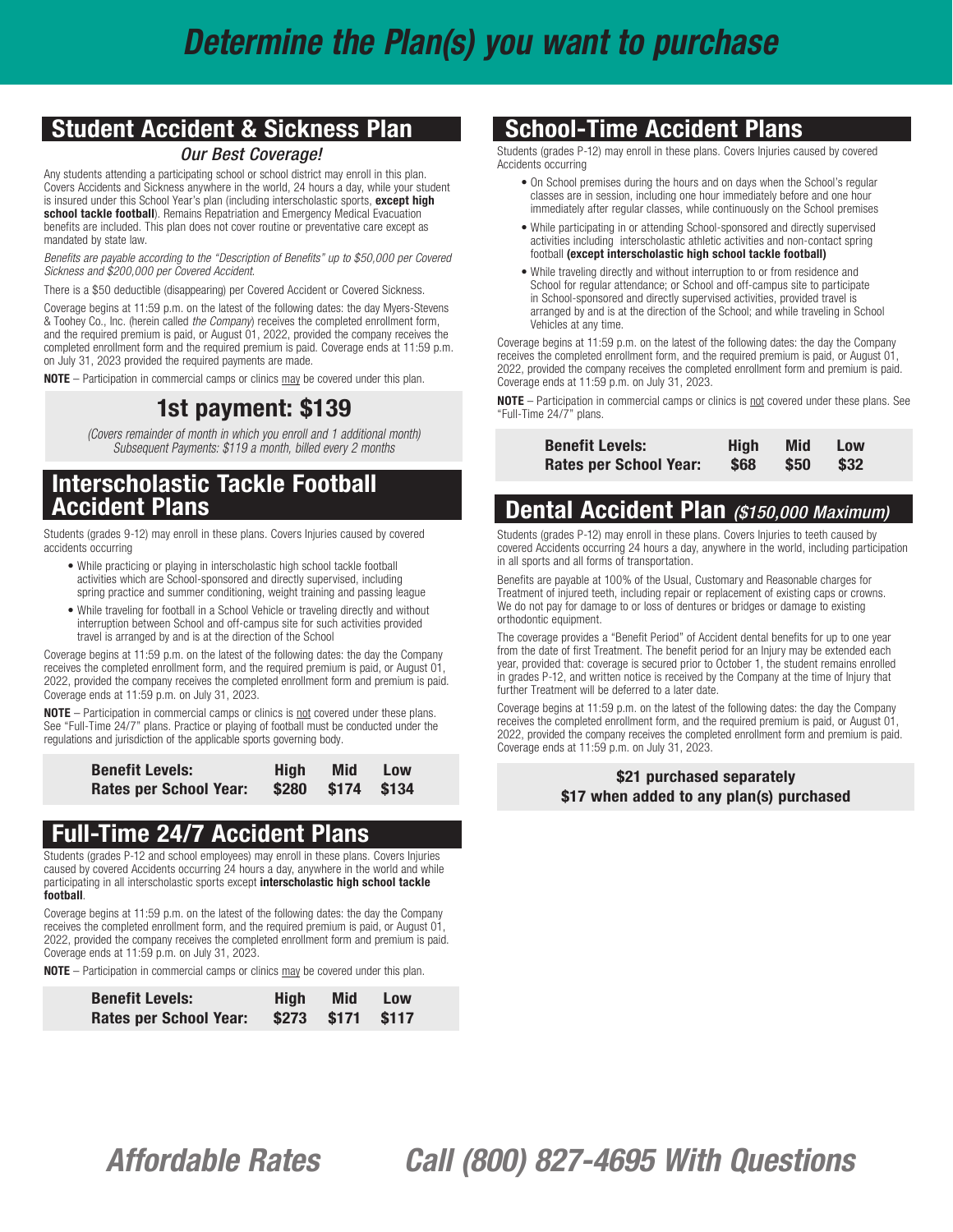### *Determine the benefit level that best fits your needs*

### **Description of Benefits** (Applies to all plans except the Dental Accident Plan)

We will pay benefits only for covered Injuries sustained (or covered Sickness if this coverage is purchased) while insured under this School Year's plan. Benefits payable will be based on the Usual, Customary and Reasonable Charges incurred for covered medical and dental services, as defined by the Policy, subject to exclusions, requirements and limitations. We do not pay for a service or supply unless it is Medically Necessary and listed in the Description of Benefits below. Applicable benefits mandated by Washington will be included in the covered expenses. The covered person may go to any licensed provider of their choice however, seeking Treatment through a *First Choice* contracted provider may reduce your out-ofpocket costs.

To find participating *First Choice* medical providers nearest you, call 800-231-6935 or log on to www.fchn.com.

| <b>Covered Benefit Levels</b>                                                                                                                                                     | <b>Low Option</b>     | <b>Mid Option</b>            | <b>High Option</b>    | <b>Student Accident &amp; Sickness Plan</b> |
|-----------------------------------------------------------------------------------------------------------------------------------------------------------------------------------|-----------------------|------------------------------|-----------------------|---------------------------------------------|
| <b>Plan Name</b>                                                                                                                                                                  |                       | <b>MAXIMUMS PER ACCIDENT</b> |                       |                                             |
| <b>Tackle Football Accident Plan</b>                                                                                                                                              | \$25,000              | \$50,000                     | \$50,000              | \$50,000 Maximum per Sickness               |
| <b>Full-Time 24/7 Accident Plan</b>                                                                                                                                               | \$50,000              | \$100,000                    | \$150,000             | \$200,000 Maximum per Accident              |
| <b>School-Time Accident Plan</b>                                                                                                                                                  | \$25,000              | \$50,000                     | \$50,000              |                                             |
| Deductible (Disappearing*) Per Covered Accident/Sickness                                                                                                                          |                       | \$0                          |                       | \$50                                        |
| <b>Covered Expenses</b>                                                                                                                                                           |                       | <b>BENEFIT MAXIMUMS</b>      |                       | <b>BENEFIT MAXIMUMS</b>                     |
| Hospital Room & Board (semi private room rate)<br>Paid up to:                                                                                                                     | 60%                   | 80%                          | 100%                  | 80%                                         |
| <b>Inpatient Hospital Miscellaneous Charges</b><br>All other miscellaneous charges - Paid up to                                                                                   | \$600/Day             | \$900/Day                    | \$1,600/Day           | 80% to \$4,000/Day                          |
| <b>Intensive Care Unit - Paid up to</b>                                                                                                                                           | \$1,500/Day           | \$1,800/Day                  | \$2,500/Day           | 80%                                         |
| <b>Hospital Emergency Room</b><br>(room & supplies)                                                                                                                               | 100%                  |                              | 80%                   |                                             |
| <b>Outpatient Surgery, Misc.</b> (room & supplies)                                                                                                                                | \$600                 | \$900                        | \$1,500               | 80% to \$4,000                              |
| <b>Physician Non-Surgical Treatment &amp; Exam</b><br>(excluding Physical Therapy)<br><b>First Visit</b><br>Each Follow Up<br>Consultation (when referred by attending Physician) | \$40<br>\$25<br>\$150 | \$50<br>\$35<br>\$200        | \$70<br>\$45<br>\$250 | 80%<br>80%<br>80%                           |
| <b>Surgery</b>                                                                                                                                                                    | 50% to \$12,000       | 70% to \$12,000              | 90% to \$12,000       | 80%                                         |
| <b>Assistant Surgeon Services</b>                                                                                                                                                 |                       | 25% of Surgical Allowance    |                       | 80%                                         |
| <b>Anesthesiologist Services</b>                                                                                                                                                  |                       | 25% of Surgical Allowance    |                       | 80%                                         |
| Physiotherapy (includes related office visits)<br>when prescribed by a Physician                                                                                                  | \$30/Visit to \$500   | \$45/Visit to \$600          | \$60/Visit to \$700   | 80% to \$2,000                              |
| <b>Diagnostic X-Ray Examinations</b>                                                                                                                                              | 60% to \$500          | 70% to \$500                 | 90% to \$500          | 80%                                         |
| <b>Diagnostic Imaging MRI, Cat Scan</b>                                                                                                                                           | 80% to \$500          | 80% to \$700                 | 80% to \$1,000        | 80%                                         |
| <b>Ambulance</b> (from site of covered loss directly to hospital)                                                                                                                 | 100%                  |                              | 80%                   |                                             |
| <b>Laboratory Procedures and</b><br><b>Registered Nurse Services</b>                                                                                                              | 60%                   | 80%                          | 100%                  | 80%                                         |
| <b>Braces and Appliances</b>                                                                                                                                                      | 60% to \$300          | 80% to \$500                 | 100% to \$700         | 80% to \$1,000                              |
| <b>Prescription Drugs</b>                                                                                                                                                         | 60%                   | 80%                          | 100%                  | 80%                                         |
| <b>Dental Services</b> (including dental x-rays) for Treatment due to a<br>covered Accident                                                                                       | 60%                   | 80%                          | 90%                   | 80%                                         |
| <b>Eyeglass Replacement</b> (for replacement of broken eyeglass<br>frames or lenses resulting from a covered Accident requiring medical<br>Treatment)                             | \$300                 | \$300                        | \$300                 | 80%                                         |
| <b>Medical Evacuation &amp; Repatriation</b>                                                                                                                                      | \$0                   | \$0                          | \$0                   | 100% to \$10,000                            |

\* May be satisfied by other primary insurance.

#### Benefits for Accidental Death, Dismemberment, Loss of Sight, Paralysis and Psychiatric/Psychological Counseling

*(Applies to all plans except Dental Accident)*

- Accidental Death  $\bullet$  10,000
- Single dismemberment or entire loss of sight in one eye **\*20,000 \$20,000** • Double dismemberment or entire loss of sight in both eyes, or paraplegia or hemiplegia or quadriplegia  $$30,000$ Counseling - In addition to the AD&D benefits, we will pay 100% of the Usual, Customary and Reasonable costs of psychiatric/psychological counseling needed after covered dismemberment, loss of sight or paralysis up to \$ 5,000

In addition to medical benefits, if, within 365 days from the date of Accident covered by the policy, bodily Injuries result in any of the following losses, we will pay the benefit set opposite such loss. Only one such benefit (the largest) will be paid for all such losses due to any one Accident.

*Choose Your Own Doctor and Hospital*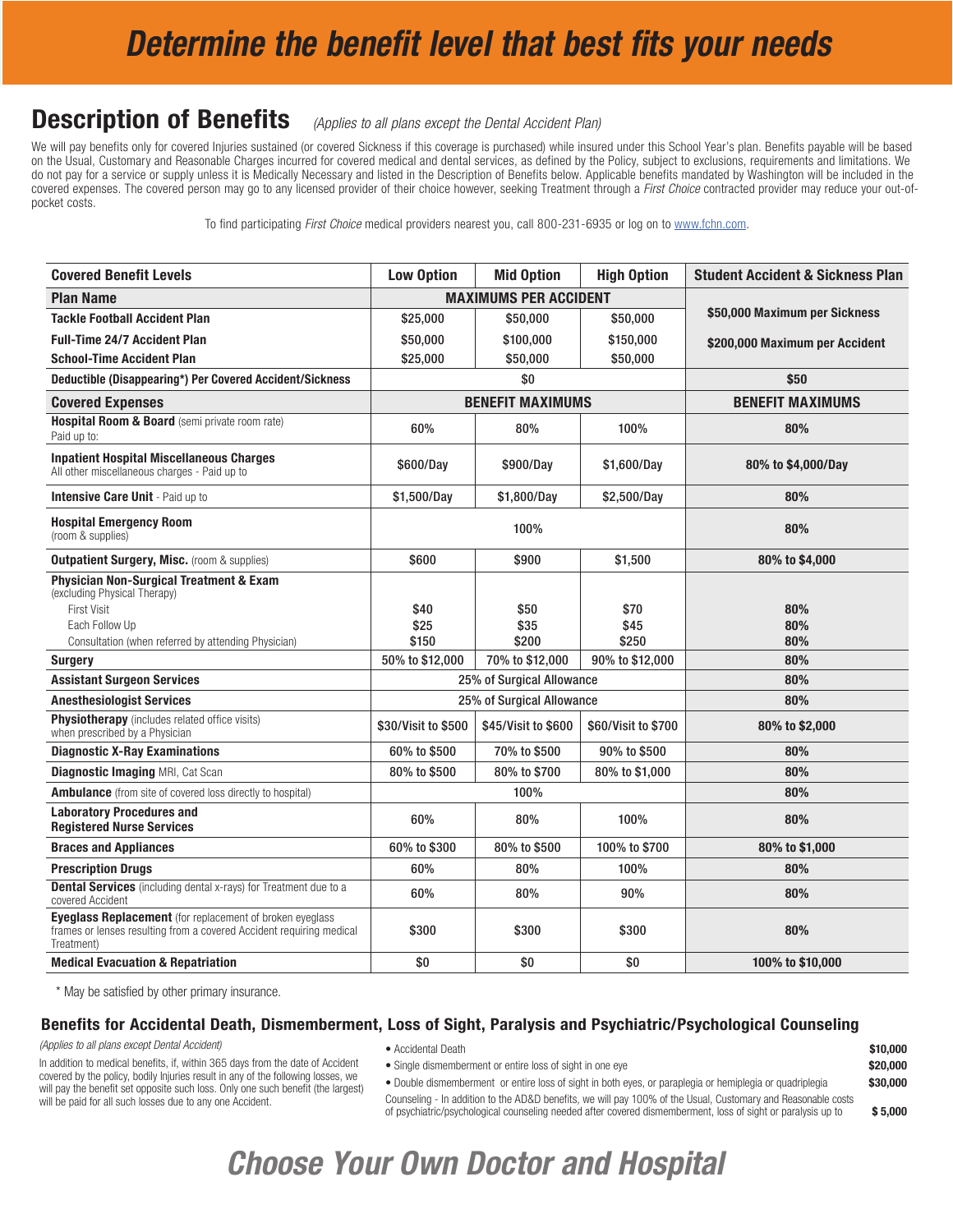### *Instructions*

### *2022 - 2023 Enrollment Form*

#### Thank you for enrolling your child! To avoid any delay in coverage, please follow these 3 easy steps below:



**Select** the plan(s) you wish to purchase below:

- The Student Accident & Sickness Plan will provide our highest level of coverage.
- Our Accident Plans may be purchased on an individual basis or combined with additional coverage (for example, Full-Time Accident + Dental).



**Complete** and detach the enrollment form on the right side or you may enroll online (see below). Please note, we are unable to accept enrollments over the phone.

#### Pur[chase and Return](https://www.myers-stevens.com/enrollment-page/)

CLICK HERE to enroll online for IMMEDIATE processing! い We accept VISA and MasterCard.

If online enrollment is not available, you may either:

- **Exampleted Enrollment Form to (949) 348-2630. You must pay by credit or debit card by completing the payment area on this page.** We cann credit or debit card by completing the payment area on this page. We cannot accept Checks or Money Orders by fax.
- $\equiv$  **Mail** both sides of the completed Enrollment Form in the enclosed envelope. You may pay by credit card by completing the payment area on the right side enclose a check or Money Order made payable to Myers-Stevens & Toohey Co., Inc.

#### PLEASE DO NOT SEND CASH

Student Accident & Sickness 1st Payment  $\Box$  \$139 You will be billed \$238 every 2 months thereafter.

Our BEST Plan

*(One-Time Payment For Entire School Year)* PLANS: High Option | Mid Option | Low Option Tackle Football Only  $\boxed{\square}$  \$280  $\boxed{\square}$  \$174  $\boxed{\square}$  \$134 Full-Time (24/7)  $\Box$  \$273  $\Box$  \$171  $\Box$  \$117 School-Time  $\Box$  \$68  $\Box$  \$50  $\Box$  \$32

Our Accident Plans

**517** When added to any plan(s) purchased

Dental Accident  $\Box$  \$21 Purchased separately

Total Amount Due 5

Print Parent or Guardian Name

fines, and denial of insurance benefits.

|                                       | Complete all information (please print) |       | and return to Myers-Stevens & Toohey Co., Inc. |
|---------------------------------------|-----------------------------------------|-------|------------------------------------------------|
| <b>Student Name</b><br>First          | Middle                                  |       | Last                                           |
| <b>Student Birthdate</b>              |                                         |       |                                                |
| <b>Mailing Address</b>                |                                         | Apt.# |                                                |
| City                                  |                                         | State | Zip Code                                       |
| -<br>٠<br>Parent Daytime Phone Number |                                         |       |                                                |
| Parent E-mail Address                 |                                         |       |                                                |
|                                       |                                         |       |                                                |
| <b>District Name</b>                  |                                         |       |                                                |
| <b>School Name</b>                    |                                         |       | Grade                                          |

#### Method of Payment

*Note: \$25.00 service charge for Returned Checks and declined Credit Cards*

**Check/Money Order** (Make payable to: Myers-Stevens & Toohey Co., Inc.) **or** 



Important: If paying by credit card, complete below. Charge will appear as "MYERS-STEVENS & TOOHEY 800-827-4695 CA" on your statement.

| <b>Card Number</b>              |                         |                      |
|---------------------------------|-------------------------|----------------------|
|                                 | EXP. DATE<br>YR.<br>MO. | 3 digit<br>control # |
| Amount                          |                         |                      |
| <b>Print Name of Cardholder</b> |                         | Zip Code             |

I authorize Myers-Stevens & Toohey Co. Inc. to deduct the premium payment, plus a 3% processing fee, from my credit card. If enrolling in the *Student Accident & Sickness Plan*, I am authorizing the initial premium payment and understand that I will be invoiced every 2 months for the subsequent payments.

#### **X**

Signature of Cardholder

Mastercard® or Visa®

#### Auto-Charge Option

Available for your convenience is the option to have your bi-monthly payments automatically charged to your credit card.

By initialing here \_\_\_\_\_\_\_\_\_\_\_\_\_\_, I hereby authorize Myers-Stevens & Toohey to charge the above credit card \$238, plus a 3% processing fee, on the 5th of the month that my payment is due. This authorization will remain in effect for the 2022/2023 school year until I notify Myers-Stevens & Toohey in writing prior to the next payment date.

570.WA

**ALL PREMIUMS ARE FULLY EARNED UPON RECEIPT AND CANNOT BE REFUNDED OR CONVERTED**

I enroll for the coverage checked below. I understand premiums cannot be refunded or converted and the Student Accident & Sickness Plan contains a Pre-Existing Conditions

WARNING: It is a crime to knowingly provide false, incomplete or misleading information to an insurance company for the purpose of defrauding the company. Penalties include imprisonment,

 ${\sf X}$  , and the set of the set of the set of the set of the set of the set of the set of the set of the set of the set of the set of the set of the set of the set of the set of the set of the set of the set of the set of

Parent or Guardian Signature **Date** Date

AH-29546

limitation.

### *Easy Enrollment*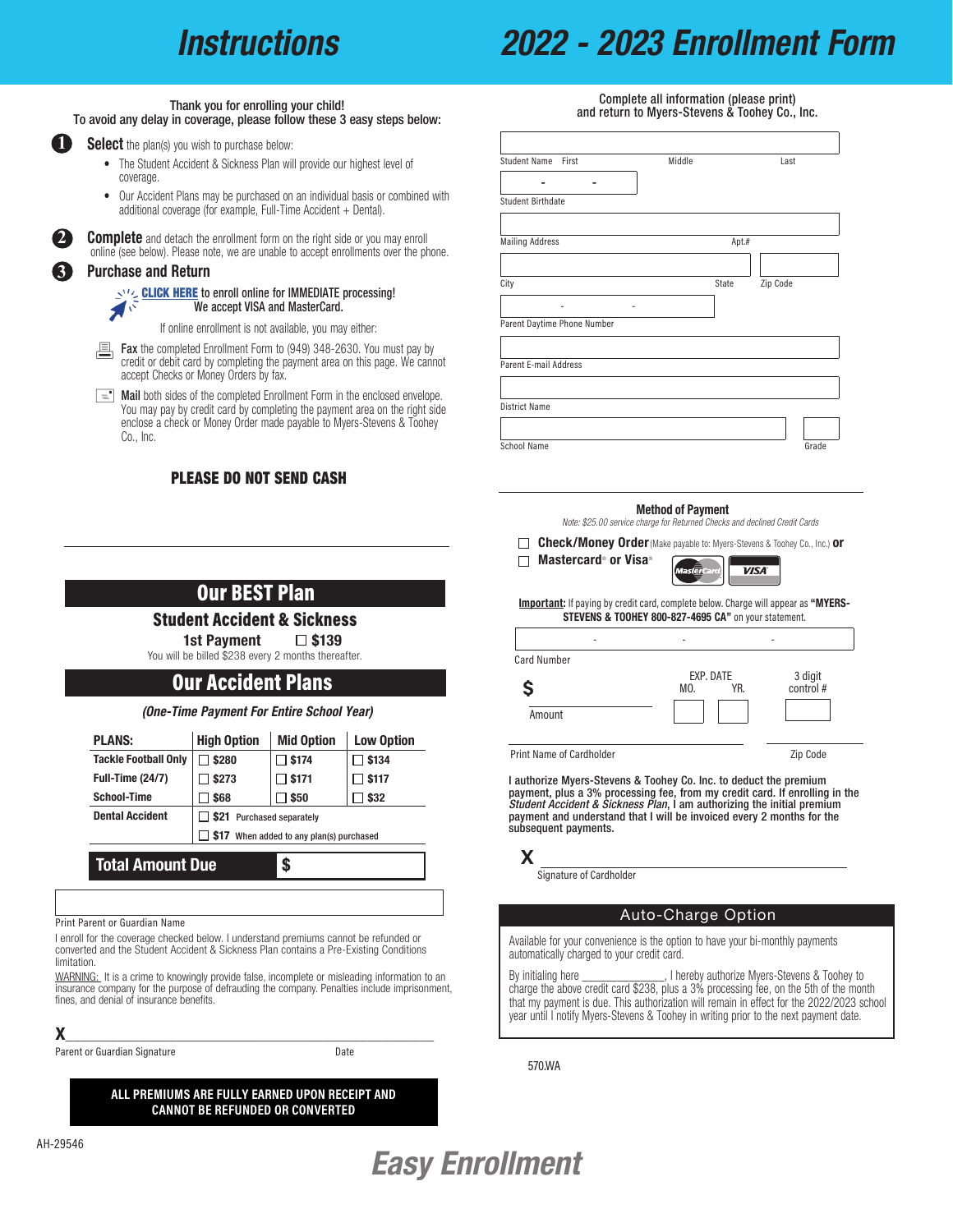### *Frequently Asked Questions...*

### If I have other insurance, why do I need this coverage?

Our plans can expand your choice of providers for your child and can help cover deductibles, co-pays and other out-ofpocket expenses.

### I'm [in a hurry! Wh](https://www.myers-stevens.com/enrollment-page/)at is the quickest way to enroll?

Click **HERE** to enroll online and you will receive immediate proof of coverage as soon as your payment is processed.

### Can I take my child to any doctor or hospital?

**YES!** However, your out-of-pocket costs could be less by using a *First Choice* contracted provider. To find participating doctors/hospitals nearest you, call **800-231-6935** or log on to www.fchn.com

### Are accident-only rates paid every month?

NO! Accident-only rates are one-time charges for the entire School Year.

### Can interscholastic high school tackle football be covered?

YES! But only under the *Interscholastic Tackle Football Plan*. "High Option" benefits are recommended.

### Do the *Interscholastic Tackle Football* or *School-Time* plans cover camps and clinics sponsored and organized by groups other than my child's school?

**NO!** However, such camps and clinics may be covered under our *Full-Time 24/7* or *Student Accident & Sickness*  plans. Call us for guidance!

### Still need help or have questions?

Go to www.myers-stevens.com or call us for prompt, personalized assistance at (800) 827-4695.



## *How To File A Claim*

- 1. Report School-related Injuries within 72 hours to the School office.
- 2. To find a *First Choice* provider nearest you • Call 800-231-6935 or
	- Log on to www.fchn.com
- 3. Obtain a claim form from the School or the Company. Claim forms must be filed with the Company within 90 days after the date of first Treatment.
- 4. At the same time, please file a claim with any other applicable insurance or Health Care Coverage.
- 5. Follow ALL claim form instructions, attach all itemized bills and send to:



Myers-Stevens & Toohey Co., Inc. 26101 Marguerite Parkway Mission Viejo, CA 92692-3203 800-827-4695 • Fax 949-348-2630 claims@myers-stevens.com CA License #0425842

### The Insurance Company



#### **ACE American Insurance Company** 436 Walnut St., Philadelphia, PA 19106

This information is a brief description of the important features of this insurance plan. It is not an insurance contract. Insurance benefits are underwritten by ACE American Insurance Company. Coverage may not be available in all states or certain terms may be different where required by state law. The terms and conditions of coverage are set forth in the policies issued in the states in which the policy is delivered under form number AH-29540. Complete details may be found in the policies which can be found on file with the district office. Coverage may not be available in all states or certain terms may be different where required by state law. Chubb NA is the U.S.-based operating division of the Chubb Group of Companies, headed by Chubb Ltd. (NYSE:CB) Insurance products and services are provided by Chubb Insurance underwriting companies and not by the parent company itself.